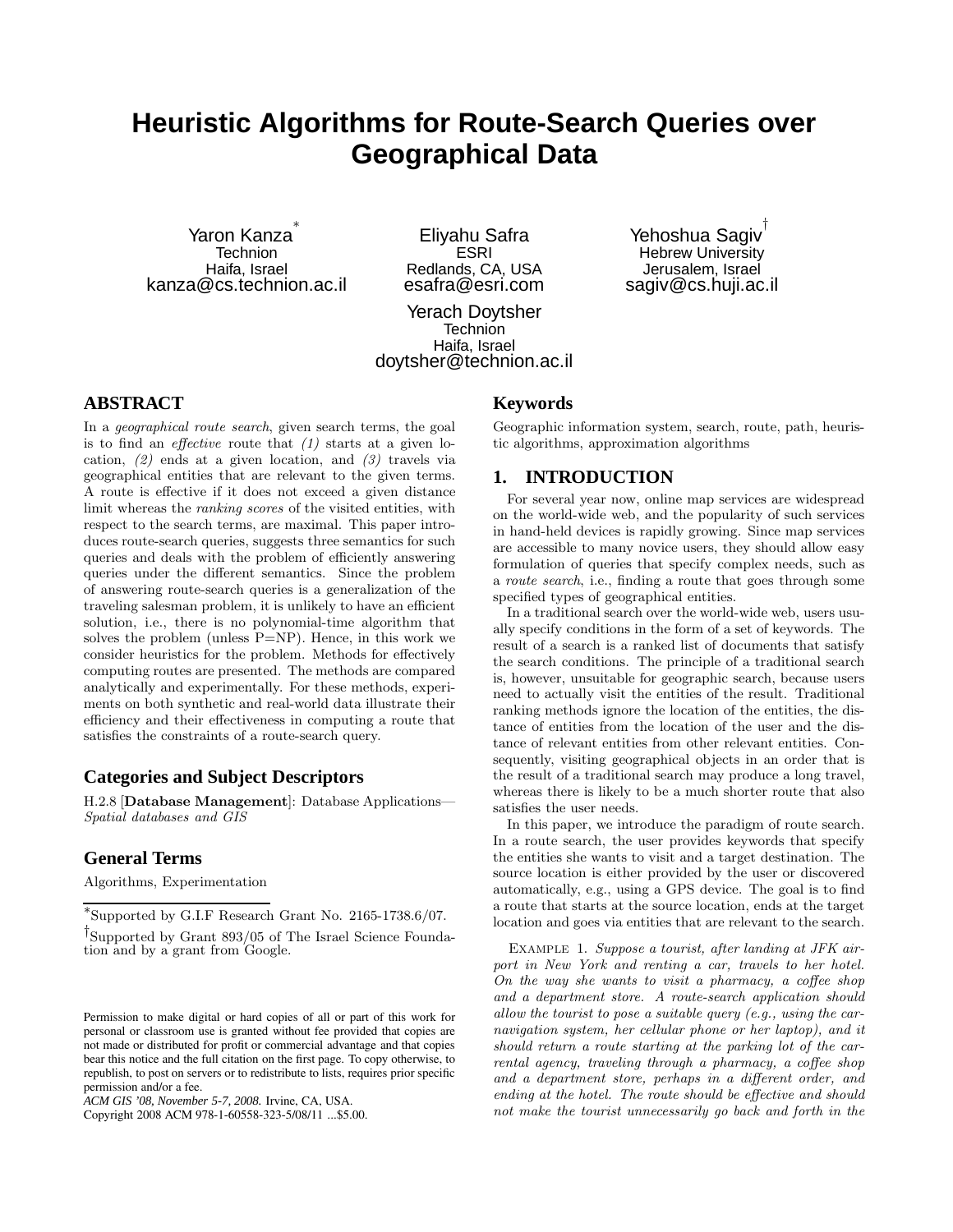city. Moreover, the entities on the route should match the search terms as much as possible in order to guarantee that they are indeed entities the tourist wants to visit.

There are many online map services on the web, for example Google Maps, Live Search Maps, MapQuest and Yahoo Maps. These services support applications, such as viewing a map at different scales, searching for a geographical entity using keywords or an address, and finding a route between two given addresses. These services, however, are not effective for route-search tasks as the one in Example 1.

EXAMPLE 2. When using a standard geographic search tool for the search in Example 1, the user will need to pose three different queries—one query to search for a pharmacy, another query to search for a coffee shop and a third query to search for a department store. Then, the user would need to choose an object from the result of each query and combine these results. Generating an effective route from these search results is not straightforward. Moreover, choosing the first object from the result of each query will not necessarily yield a short route.

When constructing a route, there are two conflicting goals. On one hand, the route should be as short as possible. On the other hand, the route should go via the most relevant entities. For instance, in many search scenarios, the following two routes will be different: the shortest route that goes via relevant entities and a (usually, longer) route that goes via the most relevant entities. The preferred route should be selected according to some chosen semantics.

We propose the following three semantics. In all of them, the geographical entities are categorized according to the search terms, and one entity from each category must be visited. For instance, in Example 1, there would be a set of pharmacy entities, a set of department-store entities and a set of coffee-shop entities. The route should include an entity from each set. Under the shortest-route semantics, the goal is to return the shortest route that goes via relevant entities. A second semantics is finding the most-profitable route, which is the route that goes via the entities having the highest accumulative relevance, subject to the constraint that the length of the route should not exceed a given limit. A third semantics is of computing the most-reliable route, which is a route whose length does not exceed a given limit, while trying to avoid, as much as possible, going via entities that have low relevancy. The goal in this semantics is to provide the best guarantee that all the visited entities will satisfy the user. The difference between the second and the third semantics is that in the second semantics, visiting a highly relevant entity compensates for visiting an entity whose relevancy is low. This is not the case under the third semantics where the quality of a route is determined by the entity with the lowest relevancy.

The most-profitable route is useful when the scores that represent the relevancy of items, in a search result, are accumulative values, e.g., profits. However, usually scores in the results of a search are not accumulative. For such cases, the most-reliable route is more appropriate. For instance, choosing the most-profitable route for the search task of Example 1 may yield a route that goes via highly relevant coffee shop and pharmacy, but visits a third entity that has low relevancy to the terms "department store" (e.g., when arriving at the place, the tourist may discover that the entity is not a

department store). The goal of the most-reliable route is to avoid such cases. In most search systems, relevancy scores are not accumulative and therefore, in this paper, we will focus on computing the most-reliable route.

We note, however, that we have also investigated the problem of computing the most-profitable route. One approach for solving this problem is to construct the route from the result of a heuristic algorithm for some known optimization problem. In particular, this can be done by exploiting an algorithm for either the orienteering problem or the multiplechoice knapsack problem. Due to lack of space, our results about computing the most-profitable route will only be presented in the full version of this paper.

In order to provide route-search services, on the web or in devices with a limited computation power (such as cellular phones or car-navigation systems), it is crucial that the computation of queries will be efficient. Moreover, the amount of geographical data on the web is rapidly growing, hence, scalability also has a great importance. However, every one of the three semantics presented above is a generalization of the traveling-salesman problem (TSP). Since TSP is an NPhard problem, it is unlikely that there is a polynomial-time algorithm for computing a route, under any of the three semantics. Therefore, in this paper, we present efficient heuristic algorithms for answering route-search queries.

The contribution of this paper includes introducing routesearch queries, suggesting semantics for such queries, presenting efficient heuristic algorithms for computing queries and providing the results of experiments that illustrate the effectiveness and the efficiency of the proposed algorithms.

# **2. DATASETS AND SEARCH QUERIES**

In this section, we present our framework, and we formally define the concept of route search.

# **2.1 Geographical Datasets**

A *geo-spatial dataset* is a collection of geo-spatial objects. Each object represents a real-world geographical entity and has a location—the location of an object is the location of the entity it represents. An object may have additional spatial and non-spatial attributes. Height and shape are examples of spatial attributes. Address and name are examples of non-spatial attributes. We assume that locations are points and are unique, i.e., different objects have different locations. For objects that are represented by a polygonal shape and do not have a specified point location, we consider the center of mass of the polygonal shape to be the point location.

The distance between two objects is the Euclidean distance between their point locations. We denote the distance between two objects  $o_1$  and  $o_2$  by distance( $o_1, o_2$ ). Similarly, if o is an object and l is a location, then  $distance(o, l)$  is the distance from  $o$  to  $l$ .

In many scenarios, traveling from one object to another must be on a road and cannot be done in a straight line. In such cases, traversal is according to a road network. A road network is represented as a set of intersecting polygonal lines. The network location of an object o is the point on the network that is nearest to the actual location of o. Over networks, we assume that the distance between two objects is the length of the shortest path between their network locations. (For methods of computing distances over a road network, see the work of Samet et al. [23] and the work of Shahabi et al. [25].)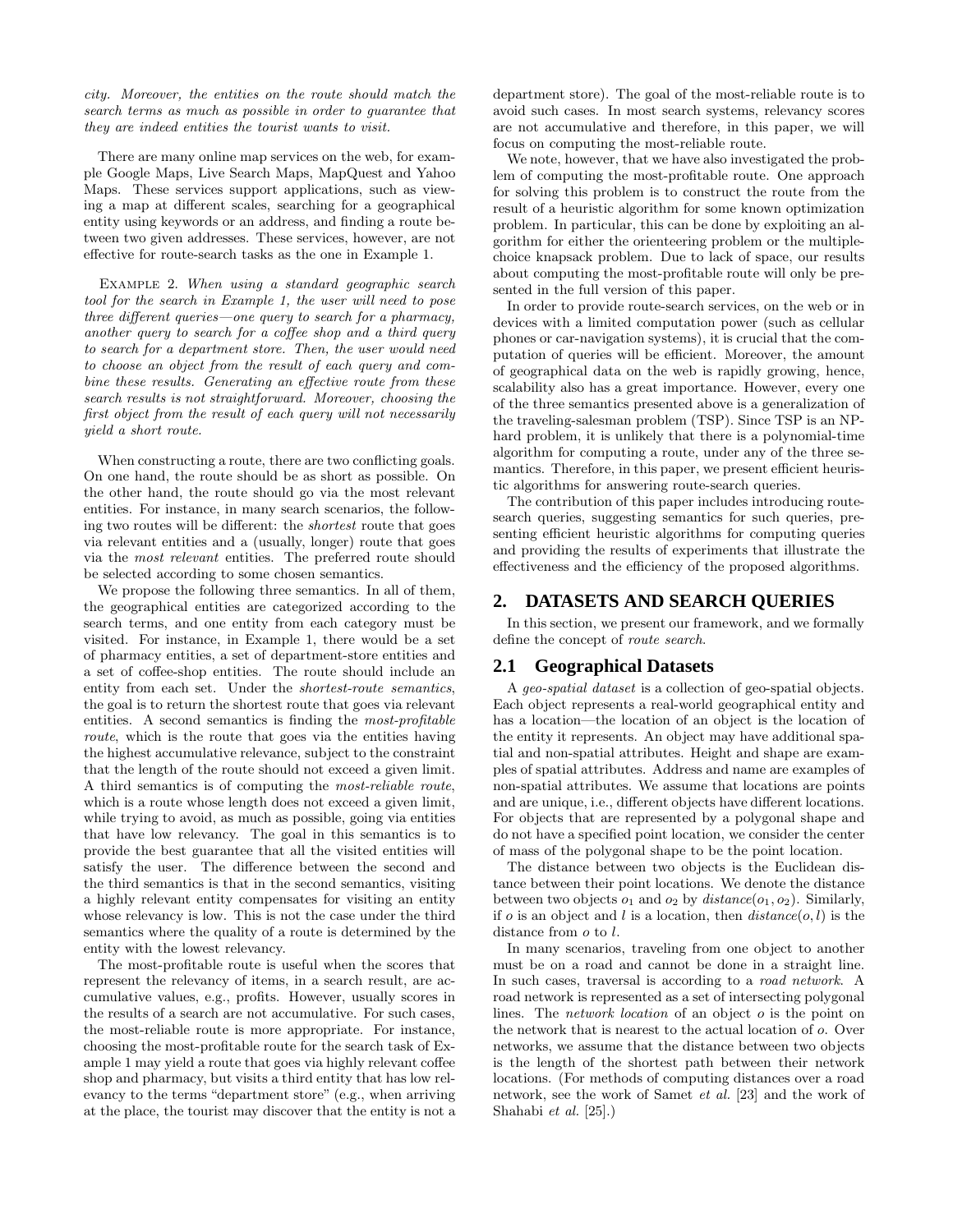# **2.2 Search Queries**

Users specify what entities they would like to visit by search queries. A search query consists of a set of keywords and constraints on attributes. We represent a query as a pair  $Q = (W, C)$ , where (1) W is a set of keywords, and (2) C is a set of constraints having the form  $A \diamond v$ , such that A is an attribute name,  $v$  is a value and  $\diamond$  is a comparison symbol among  $=, <, >, \neq, \leq$  and  $\geq$ . For instance, Hotel, Wireless Internet Access, rank  $\geq 3$ , price  $\leq 100$  specify that the user would like to go via a hotel that provides an Internet wireless connection, has a ranking of at least three stars and a rate that does not exceed \$100.

For a search, we consider the textual component of an object to be the concatenation of the values in the nonspatial attributes of the objects. An object o satisfies a search query Q when at least one keyword of Q appears in its textual component and the constraints of Q are satisfied in the usual way. Each object that satisfies a query is given a ranking score (or score, for short). The score is a value between 0 and 1, and it indicates how relevant is o to the search. We denote the score of an object  $o$  by  $score(o)$ .

In the literature, there are various approaches for computing relevance scores for textual elements and a set of keywords, e.g., TF-IDF, Okapi BM25 [11, 21] and others  $[22].<sup>1</sup>$ 

# **2.3 Route-Search Queries**

In a *route-search query*, the user specifies a *source location*, a target location and the entities that the route should visit. We represent a route-search query as a triplet  $R = (s, t, Q)$ , where s is a source location, t is a target location and  $\mathcal{Q}$  is a set of search queries.

EXAMPLE 3. Consider again the route-search task presented in Example 1. A suitable route-search query for this task should include (1) the location s of the parking lot of the car-rental agency, (2) the location t of the hotel, and (3) the following three search queries:  $Q_1 = \{phamacy\}$ ;  $Q_2 = \{ \text{cofree shop} \};$  and  $Q_3 = \{ \text{department store} \}.$ 

A pre-answer to a route-search query is a route that starts at s, ends at t and for each query  $Q$  in  $Q$ , goes via one object of the result of Q. That is, if  $A_1, \ldots, A_k$  are the answers to the search queries of R, a route is a sequence  $s, o_1, \ldots, o_k, t$ , where  $o_i \in A_i$  for  $1 \leq i \leq k$ . The length of such a route is the sum of the distances between adjacent objects, i.e.,  $distance(s, o_1) + \sum_{i=1}^{k-1} distance(o_i, o_{i+1}) + distance(o_k, t)$ . The *total score* of the route is  $\Sigma_{i=1}^k score(o_i)$ . The minimal score of the route is  $\min\{score(o_i) | 1 \leq i \leq k\}$ . The answer to a route-search query is a pre-answer chosen according to a specific semantics. In this paper we present three semantics for route-search queries.

#### *2.3.1 Semantics for Route-Search Queries*

When presenting the semantics, we assume that  $D$  is a dataset,  $R = (s, t, \{Q_1, \ldots, Q_k\})$  is a given route-search query, and  $A_1 = Q_1(D), \ldots, A_k = Q_k(D)$  are the answers to the search queries of  $R$ , over  $D$ . Also, we assume that the sets  $A_1, \ldots, A_k$  are pairwise disjoint.

Shortest Route (SR). Under the *shortest-route seman*tics, the answer is the shortest pre-answer.

The next two semantics are defined with respect to a given distance limit  $\ell$ .

Most-Profitable Route (MPR). Under the most-profitable semantics, the answer is the pre-answer that has the highest total score among the pre-answers whose length does not exceed  $\ell$ .

Most-Reliable Route (MRR). Under the most-reliable semantics, the answer is the pre-answer with the highest minimal score among the pre-answers whose length does not exceed  $\ell$ .

#### *2.3.2 Comparison to Known Optimization Problems*

Next, we compare the proposed semantics to optimization problems that exists in the literature.

The problem of finding the shortest route is a version of the generalized traveling-salesman problem (GTSP). In GTSP, given a partition of the nodes of a weighted graph to k clusters, the goal is to find the least-cost cycle passing through each cluster exactly once. Thus, GTSP is similar to computing the shortest route when the source and the target have the same location. Yet, note that our problem is limited in the following two aspects. We assume that there is an edge between every two nodes and that the weights on the edges define a metric space (i.e., the weights satisfy the triangle inequality).

GTSP has been studied extensively over the years. It was introduced by Henry-Labordere [10], Saksena [24] and Srivastava et al. [28] for problems that arise in computer design and in routing. Later, additional applications of GTSP were discovered [13]. Many approaches were proposed for solving GTSP, including dynamic programming [4], integer programming [15], Lagrangian relexation [14, 18], branchand-cut [7], genetic algorithms [27] and transforming the problem into a standard traveling salesman problem [17]. The algorithms we present in this paper are different from the above by giving precedence to efficiency over the quality of the results.

The problem of finding the most-profitable route has some similarity to the *orienteering problem*. In the orienteering problem, the input consists of a distance limit, a start location and a set of objects where each object has a score. The problem is to compute a route that (1) starts at the given starting location, (2) have a length that does not exceed the given distance limit and (3) goes via objects whose total score is maximal. The orienteering problem has been studied extensively [3, 8] and several heuristics [2, 9, 12, 16, 29] and approximation algorithms [20] were proposed for it.

There are three main differences between orienteering and the problem of computing the most-profitable route. First, in MPR, the objects are divided into sets (the sets are the answers to the queries) and an object from each set must be visited. In the orienteering problem, objects differ only in their location and score. Secondly, in MPR, exactly  $k$ objects must be visited, where  $k$  is the number of search queries in the route-search query. The number of objects in the answer to the orienteering problem is not known in advance. Thirdly, there is always an answer to the orienteering problem (a route that does not include any object is a possible answer), whereas MPR is not always satisfiable.

<sup>1</sup>Route search can be defined with respect to search queries with a different syntax or a different semantics. The description of search queries provided here is just for the completeness of exposition.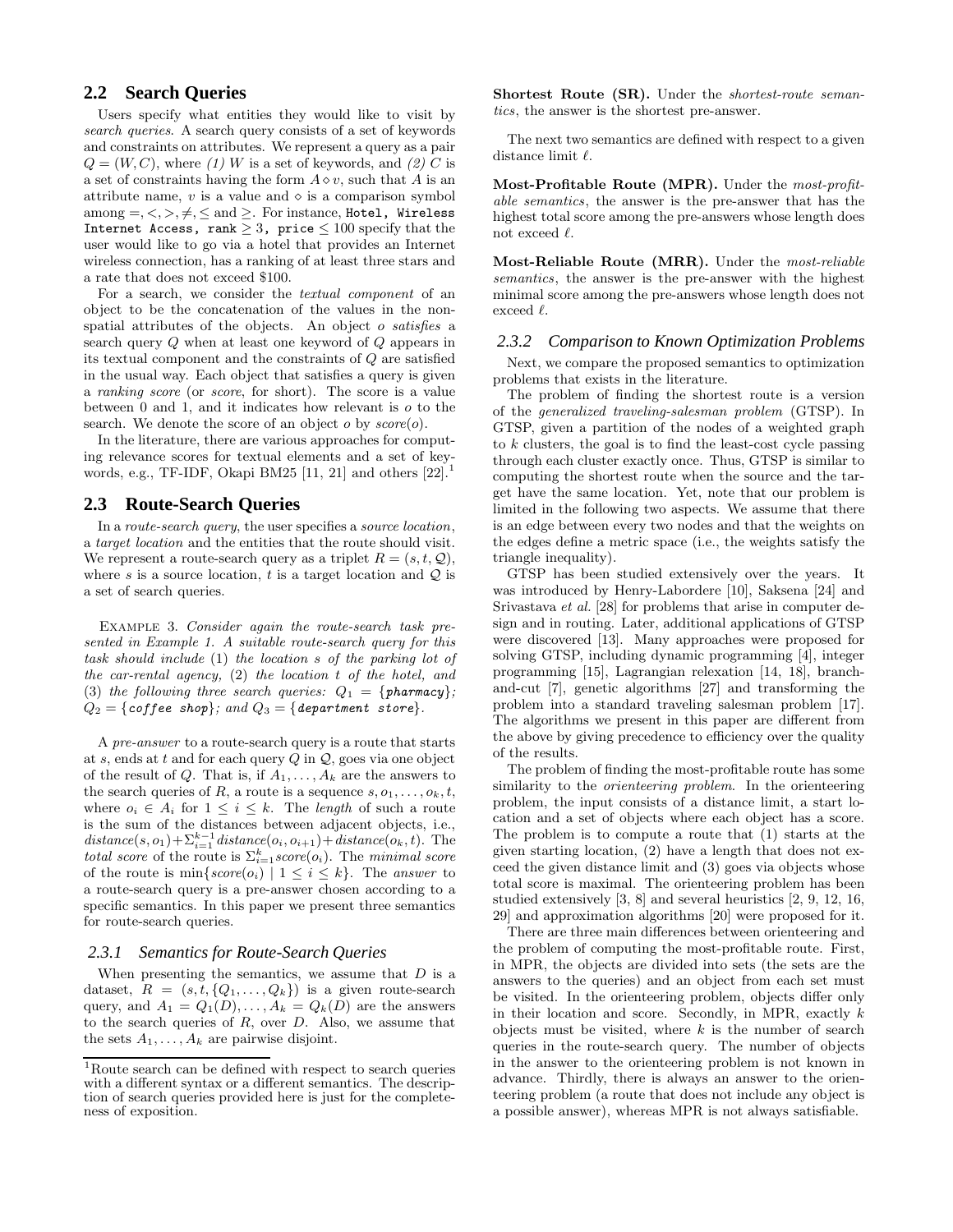Because of these differences, there is no simple way of using heuristic algorithms for the orienteering problem to solve MPR.

The problem of the most-profitable route also has some similarity to the multiple-choice knapsack problem. In the multiple-choice knapsack problem, there are  $k$  sets of objects  $N_1, \ldots, N_k$ . Each object  $o \in N_i$  has an associated profit and a weight. The objective is to choose exactly one item from each set  $N_i$ , such that the total profit of the chosen items is maximized while their total weight does not exceed a given capacity c. The problem has been studies from many different perspectives and several heuristics were suggested for it [1, 5, 6, 19, 26, 30].

The difference between the multiple-choice knapsack problem and MPR is that in the first, the weights of items are part of the input and do not change. Thus, when choosing an item, the total weight is increased by an amount that is independent of the other chosen items. In the most-profitable route problem, when we construct a route by adding new objects one by one, the increase in the length of the route caused by a newly added object depends on (its distances from) the preceding and the succeeding objects. So, for instance, the same objects in different orders may produce routes with different lengths.

The three semantics that we consider in this paper are a generalization of the traveling-salesman problem (TSP). In TSP, the goal is to find the shortest path that starts at a given location, ends at a given location and goes via all the objects. It is easy to show that computing route-search queries under either one of the three semantics is (at least) as hard as TSP.

## **3. ALGORITHMS**

Since TSP is an NP-hard problem, computing a route, under any of the proposed semantics, is NP-hard. Hence, assuming  $P \neq NP$ , there is no polynomial-time algorithm for answering route-search queries and, thus, in this section we present heuristic algorithms for query answering.

When devising heuristic algorithms, in many cases there is a tradeoff between the efficiency of the computation and the quality of the results. Intuitively, a heuristic algorithm that examines many possible solutions will, in most cases, provide more accurate results than a heuristic algorithm that examines only a few possible solutions; however, the first algorithm will probably be less efficient than the second.

Algorithms for online services should be highly efficient. Many users will not be willing to wait for an answer more than several seconds. Thus, our goal is to provide algorithms that have time complexity that is linear or close to linear, in the size of the input.

Throughout this section, we use the following notations. We denote by  $R = (s, t, Q)$  the route-search query. We denote by D the dataset on which R is computed. By  $\ell$  we denote the distance limit, when relevant.

#### **3.1 Algorithms for Shortest Route**

In this section, we present three variants of a greedy algorithm for the shortest-route problem. These algorithms are simple and our focus is on their efficient implementation.

Before presenting the algorithms, we introduce some notations. Consider a sequence of objects  $\sigma$ . With a slight abuse of notation, we also consider  $\sigma$  as the set of the objects it contains. By  $\text{inders}(\sigma) = \{i \mid \sigma \cap A_i \neq \emptyset\}$  we

Greedy Extension  $((s, t, Q_1, \ldots, Q_k), D)$ **Input:** Source location  $s$ , target location  $t$ , search queries  $Q_1, \ldots, Q_k$ , a dataset D **Output:** A route starting at  $s$ , ending at  $t$  and visiting at least one object from each answer to  $Q_i$  over  $D$ 1: for  $i = 1$  to k do 2:  $A_i \leftarrow Q_i(D)$ 3: let  $\sigma = s, t$  be an initial sequence 4:  $I \leftarrow \{1, \ldots, k\}$ 5:  $j \leftarrow 1$ 6: while  $I \neq \emptyset$  do 7: let  $U = \bigcup_{i \in I} A_i$ 8: find o in U such that  $length(inset(\sigma, o, j))$  =  $\min\{length(insert(\sigma, o', j)) \mid o' \in U\}$ 9:  $\sigma \leftarrow insert(\sigma, o, j)$ 10: remove from *I* the index i' of the set  $A_{i'}$  that contains o 11:  $j \leftarrow j + 1$ 12: return  $\sigma$ 

#### Figure 1: The Greedy Extension heuristic algorithm for answering queries under the shortest-route semantics.

denote the indexes of the sets that have a representative in σ. By σ[j] we denote the object in the j-th position of σ, e.g., for  $\sigma = s$ ,  $o_1, t$ , it holds that  $\sigma[2] = o_1$ . We denote by  $insert(\sigma, o, j)$  the sequence that is created by inserting the object  $o$  into  $\sigma$ , after the object in position j and before the object in position  $j + 1$ .

## *3.1.1 Greedy Extension*

The Greedy Extension Algorithm (GExt), presented in Figure 1, is a greedy algorithm for the shortest-route problem. Given a route-search query  $R$  and a dataset  $D$ , GExt evaluates the search queries of R over D and then constructs a route by greedily inserting objects at the end of the sequence. Each insertion is of the object that has the smallest effect on the length of the route.

In GExt we construct a route iteratively, starting with the sequence  $s, t$ . In each iteration, we insert an object into the last segment of the sequence. That is, given the initial sequence  $s, t$ , we add an object between  $s$  and  $t$ . In later iterations, the sequence is of the form  $s, o_1, \ldots, o_m, t \ (m \geq 1)$ and we insert an object between  $o_m$  and t. In each iteration, we add to the sequence  $\sigma$  an object from a set  $A_i$ , such that  $i \notin \text{indexes}(\sigma)$ . The added object is the one that yields the smallest increase in  $length(\sigma)$ .

In GExt, there are  $k$  iterations. In each iteration, we examine at most  $n$  possible extensions to the constructed sequence, where  $n$  in the size of the dataset  $D$ . Thus, GExt has linear time complexity.

PROPOSITION 1. The time complexity of Greedy Extension is  $O(k|D|)$ , where k is the number of search queries and  $|D|$  is the size of the dataset over which R is computed.

We can decrease the number of objects being examined in each iteration by using a grid index (mesh). In a grid index, the given area is partitioned into squares and for each square, the index contains an entry that stores references to the objects located in that square.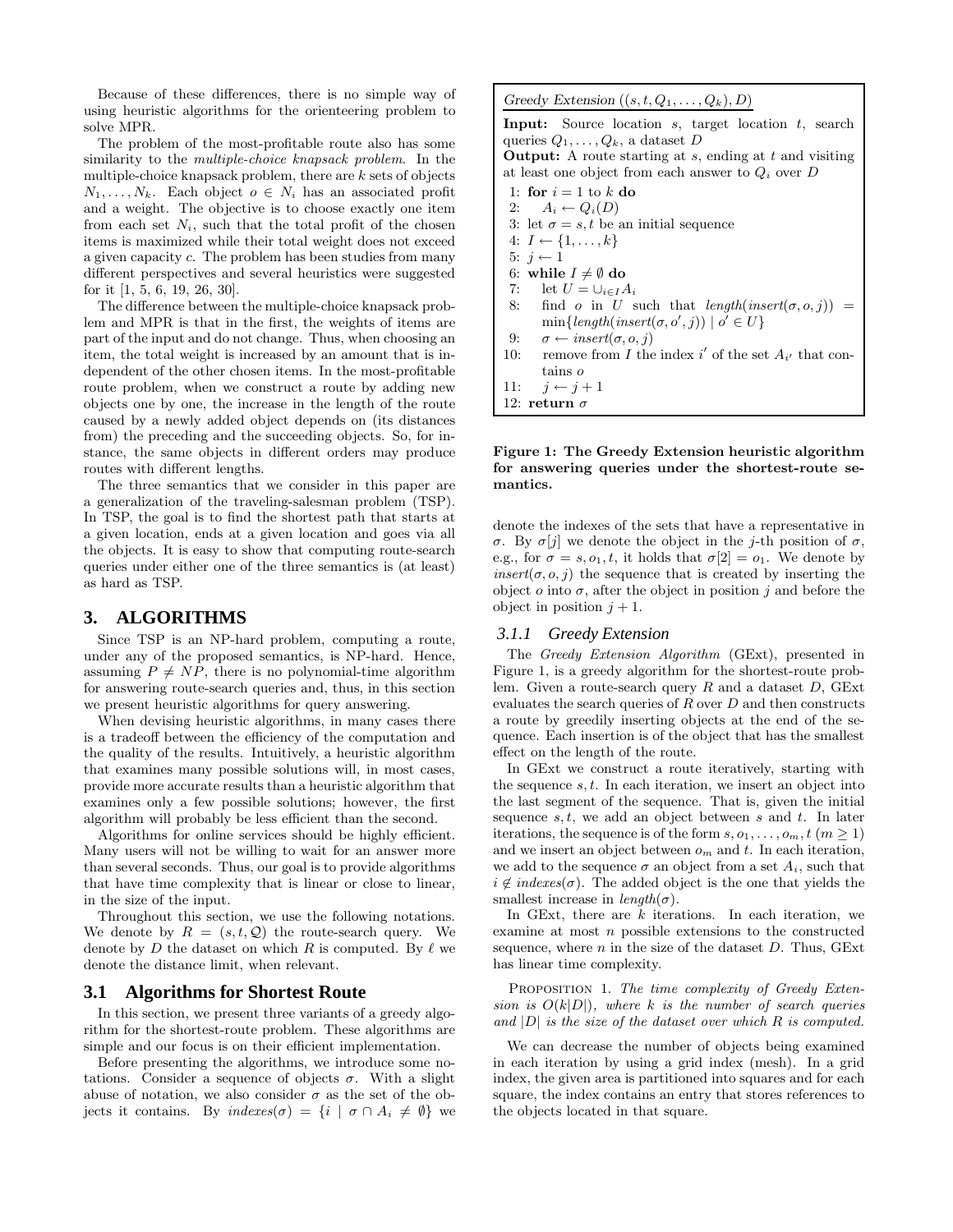We use the index by applying a two-step retrieval process. In the first step, we find an object near the interval where an object should be inserted. Then, we verify that the inserted object is the one that yields the smallest increase in the length of the route. A detailed description is as follows.

Consider the sequence  $s, o_1, \ldots, o_m, t$ . We need to insert an object between  $o_m$  and t. First, we build a buffer around the line that connects  $o_m$  and t. The size of the buffer is chosen so that the expected number of objects it contains, from each set  $A_i$ , will be constant. Thus, suppose that S is the whole area of the map and the objects of  $D$  (and of each set  $A_i$ ) are distributed uniformly in S. Let  $d =$  $\frac{\min\{|A_i||1\leq i\leq k\}}{S}$  be the *density* of objects in S, and suppose that the minimum is obtained for  $A_h$  (i.e., when  $i = h$ ). Let l be the distance between  $o_m$  and t. In an area of size  $\frac{1}{d}$ , the expected number of objects from  $A_h$  will be 1, and the expected number of objects from every other set  $A_j$  among  $A_1, \ldots, A_n$  will be the constant  $\frac{|A_j|}{|A_j|}$  $\frac{|A_j|}{|A_h|}$  that is greater than 1. The buffer we construct is the area  $S_x$  containing all the points whose distance from the line that connects  $o_m$  and  $t$  is not greater than  $x$ , where  $x$  is determined as follows. The size of the area  $S_x$  is  $l \cdot 2x + 2(\frac{1}{2}\pi x^2)$ , as illustrated in Figure 3(a). In order to construct  $S_x$  so that its area will be equal to  $\frac{1}{d}$ , we choose x to be

$$
x = \frac{\sqrt{l^2 + \frac{\pi}{d}} - l}{\pi}.
$$

Using the grid index, we retrieve the objects in the area  $S_x$ and find the object  $o'$  whose addition causes the smallest increase in the length of the sequence. (If we cannot find a suitable object in  $S_x$ , we increase the size of the search area by adding  $\frac{1}{d}$ , i.e., replacing  $\frac{1}{d}$  with  $\frac{2}{d}$  when computing x. We continue increasing the search area, till we find a suitable object.)

In the second step of the retrieval, we check whether the object  $o'$  is indeed the one that causes the smallest increase in the length of the sequence. We do it by examining the elliptic area  $S_E$  of all the points p, such that  $distance(o_m, p)$  +  $distance(p, t) \leq distance(o_m, o') + distance(o', t)$ . We retrieve the objects in  $S_E$  using the index, and examine whether one of them should be added to the sequence instead of  $o'$ . It is easy to see that for objects outside of  $S_E$ , adding them to the sequence will yield an increase in the length that is greater than the increase caused by inserting  $o'$ . According to the construction of the buffer  $S_x$ , for the chosen object o' it holds that  $distance(o_m, o') + distance(o', t) \leq 2x + l$ . So, the length of the major axis of the ellipse  $S_E$ , denoted by a, is less than or equal to  $2x + l$ , and the length of the minor axis, denoted by b, is at most  $2\sqrt{x(x+l)}$ , because  $(\frac{b}{2})^2 \leq (\frac{2x+l}{2})^2 - (\frac{l}{2})^2.$ 

Now, let  $\varepsilon$  < 1 be a small constant such that if  $x < \varepsilon l$ , then  $\pi x^2 \ll S_x$ , i.e.,  $\pi x^2$  is only a small percentage of the area  $S_x$ . The density d is considered small with respect to l when  $x \geq \varepsilon l$ . In this case, the area of  $S_E$ , which is  $\frac{\pi}{4}ab$ , is proportional to  $S_x$ , and hence, the expected number of objects it contains is bounded by a constant. When the density is not small, in almost all cases the object  $o'$  will be near the line that connects  $o_m$  and t, since  $x < \varepsilon l$ . So,  $S_E$  will lie inside  $S_x$ , and again, the expected number of objects in  $S_E$  is bounded by a constant. Consequently, in each iteration of GExt, we examine a constant number of objects. Thus, the time complexity of each step is a function

Greedy Insertion  $((s, t, Q_1, \ldots, Q_k), D)$ Input: Source location  $s$ , target location  $t$ , search queries  $Q_1, \ldots, Q_k$ , a dataset D **Output:** A route starting at  $s$ , ending at  $t$  and visiting at least one object from each answer to  $Q_i$  over  $D$ 1: for  $i = 1$  to k do 2:  $A_i \leftarrow Q_i(D)$ 3: let  $\sigma = s, t$  be an initial sequence 4:  $I \leftarrow \{1, \ldots, k\}$ 5:  $i \leftarrow 1$ 6: while  $i \leq k$  do 7: let  $U = \bigcup_{i' \in I} A_{i'}$ 8: let  $o, j$  be the object and the position such that  $length(insert(\sigma, o, j)) \leq length(insert(\sigma, o', j'))$  for all  $o'$  in U and  $1 \leq j' \leq i$ 9:  $\sigma \leftarrow insert(\sigma, o, j)$ 10: remove from I the index i' of the set  $A_{i'}$  that contains o 11:  $i \leftarrow i + 1$ 12: return  $\sigma$ 

## Figure 2: The Greedy Insertion heuristic algorithm for answering queries under the shortest-route semantics.

of the number of index entries we examine, which is usually much smaller than  $|D|$ .

## *3.1.2 The Greedy-Insertion Algorithm*

In GExt, each extension is by adding an object to the last segment of the sequence. This approach helps keeping the algorithm efficient; however, in many cases, after constructing part of the route, we may discover that for some set  $A_i$ , the best position to insert any object of  $A_i$  into the sequence is not in the last segment. Thus, in the Greedy-Insertion Algorithm (GIns), we allow insertion of objects into any segment of the sequence. That is, given a sequence  $s, o_1, \ldots, o_m, t$ , GIns inserts the object that yields the smallest increase in the length of the route, where the insertion can be between any two elements of the sequence, i.e., between s and  $o_1$ , between  $o_i$  and  $o_{i+1}$  for some  $1 \leq i \leq m-1$ , or between  $o_m$ and t. GIns is presented in Figure 2.

In each iteration of GIns, we examine at most  $|D|$  objects and for each object, at most k segments are considered as candidates for a place where the object can be inserted. This provide the following complexity.

PROPOSITION 2. The time complexity of Greedy Insertion is  $O(k^2|D|)$ , where k is the number of search queries and  $|D|$ is the size of the dataset over which R is computed.

For boosting the efficiency of the computation, we use a grid index in the same way we used it in GExt. In each iteration, we first construct a buffer having a width  $x$  around the route constructed in the previous iteration. This is illustrated in Figure 3(c). (The width x is calculated as for GExt, where  $l$  is the sum of lengths of all the segments of the sequence.) We retrieve the objects of the grid cells that intersect the buffer, and we find the best candidate  $o'$  and position i for the insertion of  $o'$  in position i. Then, for every pair of objects  $o_j$  and  $o_{j+1}$  that are adjacent in the sequence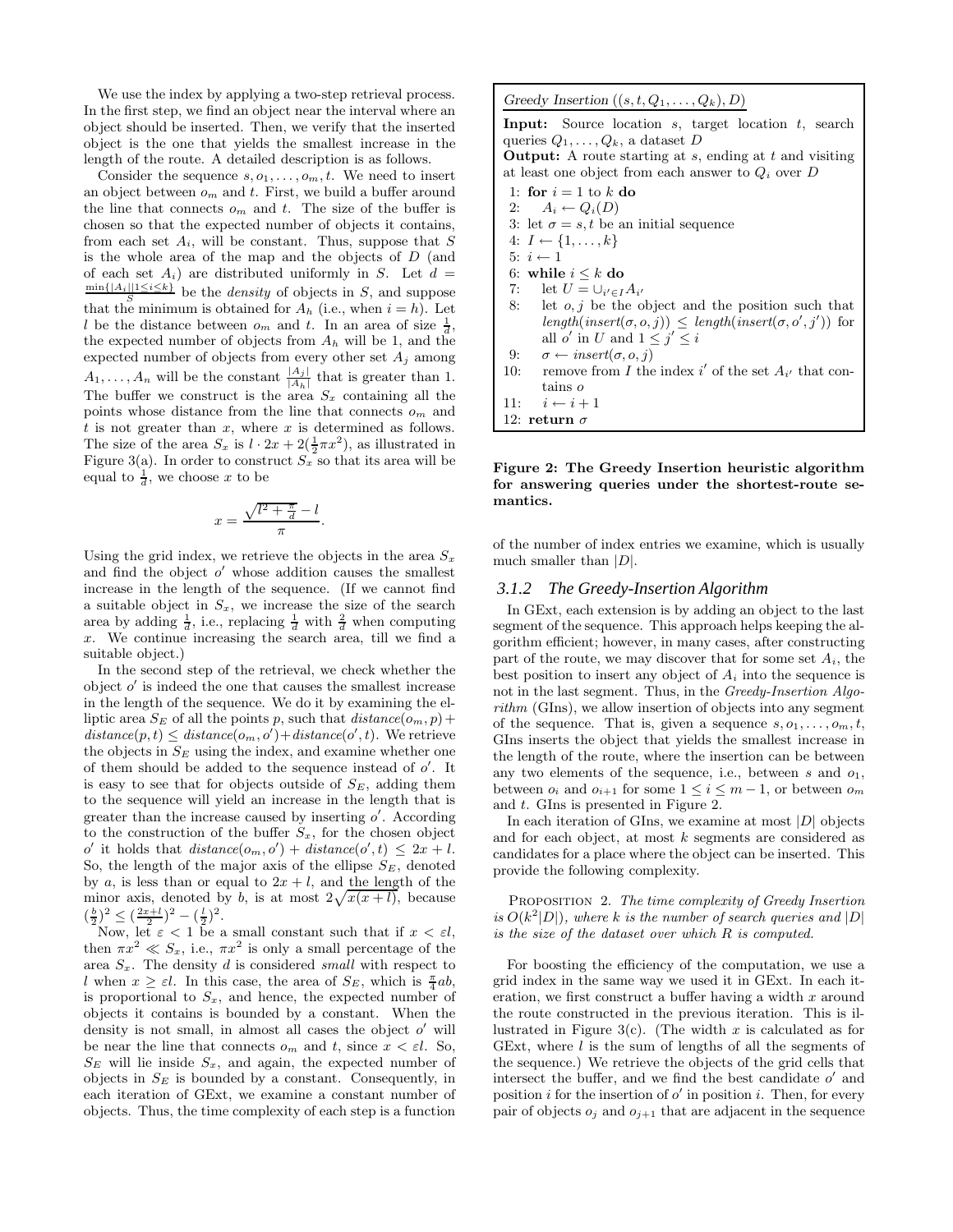

Figure 3: (a) A buffer  $S_x$ , depicted in gray, around the line that connects  $o_m$  and t. (b) The elliptic area  $S_E$ . (c) A buffer around a partially created route.

prior to the insertion of  $o'$ , we consider the elliptic area containing all the points whose distance from the two objects  $o_j$ and  $o_{j+1}$  does not exceed  $distance(o_i, o') + distance(o', o_{i+1})$ . As earlier, we check whether any object in this elliptic area should be inserted between  $o_j$  and  $o_{j+1}$  instead of inserting  $o'$  between  $o_i$  and  $o_{i+1}$ .

#### *3.1.3 The Infrequent-First Heuristic*

The sets  $A_1, \ldots, A_k$  can be of different size. So, if a set  $A_i$  is much larger than a set  $A_j$  and the objects of the sets are distributed approximately uniformly, then at a random point there is a greater chance of finding a near object of  $A_i$ than a near object of  $A_j$ . Similarly, there is a higher chance of finding an object of  $A_i$  in adjacency to a partially created route than of finding there an object of  $A_i$ . Consequently, in an ordinary run, GExt and GIns are expected to add objects of large sets before adding objects of smaller sets. The intuition behind the Infrequent-First Heuristic (IFH) is to reverse that order of insertion and start by inserting objects from small sets, since such objects tend to be infrequent and may not exist in adjacency to a partially created route.

In IFH, we order the sets  $A_1, \ldots, A_k$  by descending size. Let  $A_{j_1}, \ldots, A_{j_k}$  be such an order, i.e., for every  $1 \leq i < i' \leq$ k, we have  $|A_{j_i}| \leq |A_{j_{i'}}|$ . Then, we apply the algorithm GIns with the following change. In each iteration  $i$ , the inserted object is chosen from the set  $A_{j_i}$  rather than from the union of several sets.

IFH is expected to be slightly more efficient than GIns, since in each iteration we examine a smaller set of objects. The ordering of the sets uses some sorting algorithm and has a complexity of  $O(k \log k)$ , so when k is much smaller than  $|D|$ , it has an insignificant influence on the running time.

#### **3.2 Algorithms for Most Reliable Route**

In this section, we present two algorithms for the mostreliable route problem. One algorithm works in a bottom-up fashion by starting with the shortest route and improving it iteratively. The second algorithm works in a top-down fashion. It starts with a small set of objects and extends this set as long as it is possible to build a route whose length is smaller than the given distance limit. Next, we describe these algorithms more precisely. In order to simplify the description of the algorithms, we assume that scores are unique, i.e., for every two objects  $o_1 \in A_i$  and  $o_2 \in A_j$ , if  $o_1 \neq o_2$  then  $score(o_1) \neq score(o_2)$ . Note, however, that changing the algorithms to handle the case where different objects may receive the same score is straightforward.

#### *3.2.1 Ascending from Shortest*

The Ascending-from-Shortest Algorithm (ASA), presented in Figure 4, is a heuristic algorithm for MRR. It starts by computing the shortest route, e.g., using one of the algorithms previously presented. It then applies an iterative Ascending from Shortest  $((s, t, Q_1, \ldots, Q_k), \ell, D)$ 

Input: Source location  $s$ , target location  $t$ , search queries  $Q_1, \ldots, Q_k$ , a distance limit  $\ell$ , a dataset D **Output:** A route with length not exceeding  $\ell$  and high minimal score, starting at  $s$ , ending at  $t$  and visiting at least one object from each answer to  $Q_i$  over  $D$ 

- 1: for  $i = 1$  to k do
- 2:  $A_i \leftarrow Q_i(D)$
- 3: compute the shortest route and let  $\sigma$  be the result sequence (e.g., using IFH)
- 4: if  $length(\sigma) > \ell$  then
- 5: return ∅

6:  $stop \leftarrow false$ 

7: repeat

- 8: find the object *o* with the lowest score in  $\sigma$
- 9:  $\sigma' \leftarrow \sigma o \quad (* \sigma' \text{ results by removing } o \text{ from } \sigma^*)$
- 10: find the set  $A_i$  such that  $o \in A_i$
- 11:  $M \leftarrow \{ (o', j') \mid o' \in A_i \text{ and } score(o') > score(o)$ and  $1 \leq j' \leq k$  and  $length(insert(\sigma', \sigma', j')) \leq \ell$

12: if  $M = \emptyset$  then

13:  $stop \leftarrow true$ 

14: else

15: find  $(o'', j'')$  where length(insert( $\sigma', o'', j'')$ ) =  $\min\{length(insert(\sigma', \sigma', j')) \mid (\sigma', j') \in M\}$ 16:  $\sigma \leftarrow insert(\sigma', \sigma'', j'')$ 17: until stop 18: return  $\sigma$ 

#### Figure 4: The Ascending from Shortest heuristic algorithm for answering queries under the mostreliable semantics.

sequence of improvement steps. In each step, it finds the object o of the route with the smallest score. Then, it examines all the possible candidates to replace o. We denote by  $replace(\rho, o, o')$  the route that is created by removing an object  $o$  from a sequence  $\rho$  and inserting  $o'$  into the position where the increase in the length is the smallest.

Suppose that  $o \in A_i$  and the current route is  $\rho$ . Then, a candidate to replace  $o$  is an object  $o'$  from  $A_i$  such that (1)  $score(o) < score(o')$ , and (2)  $length(replace(\rho, o, o')) \leq \ell$ (recall that  $\ell$  is the given limit distance). The algorithm replaces o by the candidate object that causes the smallest increase in the length of the route.

The algorithm stops when for the object with the lowest score, there are no candidates to replace it. Note that each replacement increases the minimal score of the route.

For analyzing the complexity of the algorithm, we note that it comprises two steps. The first step is of generating a shortest route. The time complexity of this step depends on the algorithm that is used. As previously shown, we can use an  $O(k^2|D|)$ -time heuristic algorithm for this computation.

The second step is an iterative process of improving the minimal score. It has at most  $|D|$  iterations. This is because in each iteration an object is replaced, and the algorithm never adds to the route an object that has been previously removed. In each iteration, there are at most  $|D|$  objects to examine, and for each object we consider  $k$  possible segments in which this object can be inserted. Consequently, the complexity of ASA is as follows.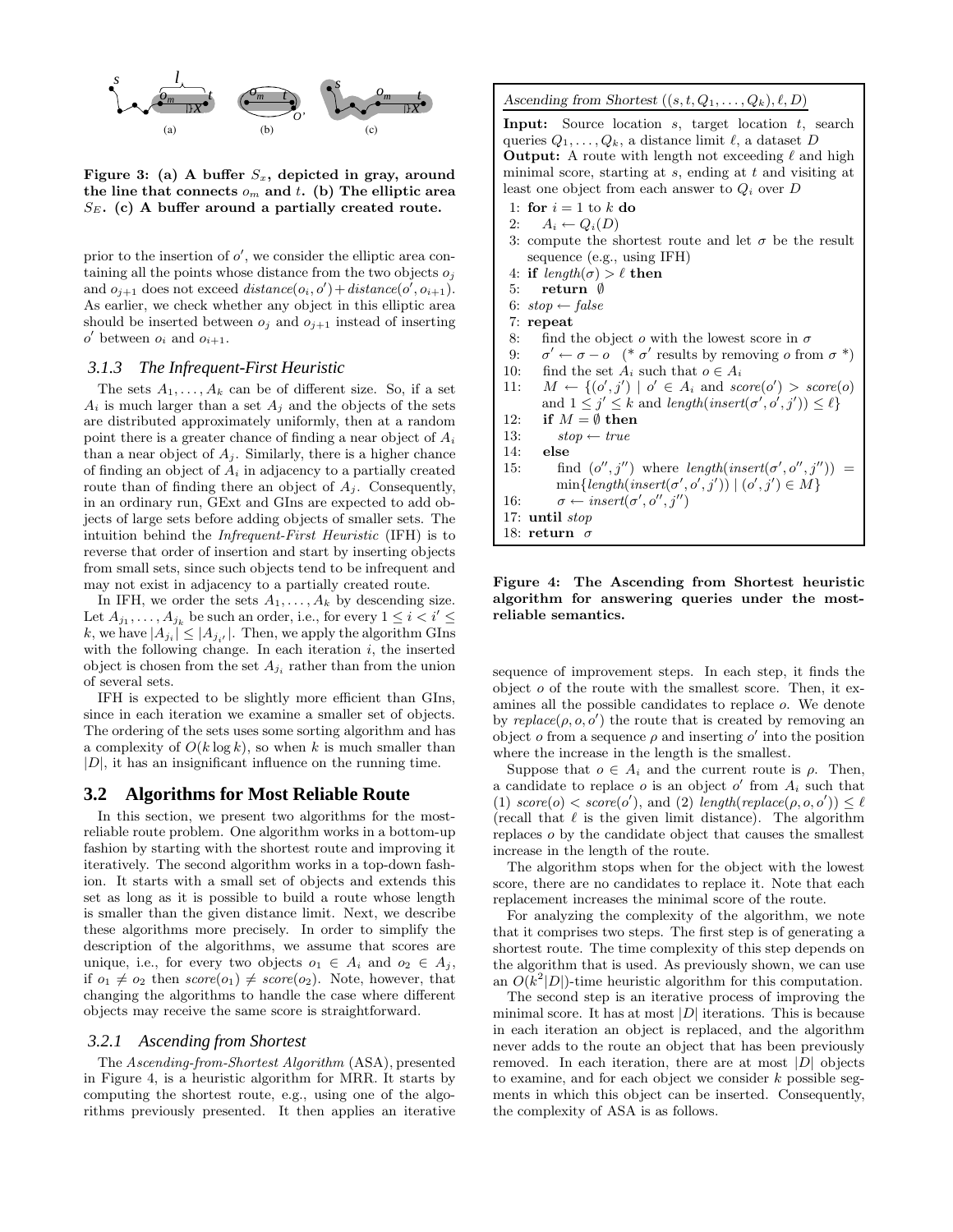RMHR  $((s, t, Q_1, \ldots, Q_k), \ell, D)$ Input: Source location  $s$ , target location  $t$ , search queries  $Q_1, \ldots, Q_k$ , a distance limit  $\ell$ , a dataset D **Output:** A route with length not exceeding  $\ell$  and high minimal score, starting at  $s$ , ending at  $t$  and visiting at least one object from each answer to  $Q_i$  over  $D$ 1: for  $i = 1$  to  $k$  do 2:  $A_i \leftarrow Q_i(D)$ 3:  $U \leftarrow \bigcup_{i=1}^{k} A_i$ 4: sort U according to object scores in a descending order 5:  $T \leftarrow \emptyset$ 6: for  $i = 1$  to  $k$  do 7: find the object  $o_i$  with the highest score in  $A_i$ 8:  $T \leftarrow T \cup \{o_i\}$ 9: remove  $o_i$  from  $U$ 10: while true do 11: compute the shortest route  $\sigma$  over s, t and the objects of  $T$  (e.g., using IFH) 12: if  $length(\sigma) \leq \ell$  then 13: return  $\sigma$ 14: else if  $U = \emptyset$  then 15: return ∅ 16: else 17: find in  $U$  the object  $o$  with the highest score, and move  $o$  from  $U$  to  $T$ 

Figure 5: The algorithm Route over the Most-Highly Ranked Objects, for answering queries under the most-reliable semantics.

Proposition 3. The Ascending-from-Shortest heuristic algorithm has  $O(k|D|(k + |D|))$  time complexity.

In order to increase the efficiency of the algorithm, we reduce the number of objects being examined in each step by removing objects that cannot affect the result. When the algorithm starts, we remove from the sets  $A_1, \ldots, A_k$  all the objects o such that  $distance(s, o) + distance(o, t) > l$ . A second reduction is done during the run of the algorithm. In each iteration, we compute  $l' = \ell - length(\sigma')$ . We then, consider only objects o, such that there are two adjacent objects in  $\sigma'$ , say  $o_1$  and  $o_2$ , for which  $distance(o_1, o)$  +  $distance(o, o_2) \leq l'$ . We do not extend  $\sigma'$  by objects that do not satisfy this condition.

#### *3.2.2 A Route over the Most-Highly Ranked Objects*

The algorithm Route over the Most-Highly Ranked Objects (RMHR) tackles MRR in a top-down fashion. The algorithm is presented in Figure 5. In the algorithm, we examine sets of highly-ranked objects. We define  $T \subseteq D$  as a set of highlyranked objects if for every object  $o_t \in T$  and every object  $o_d \in D \setminus T$ , it holds that  $score(o_t) > score(o_d)$ . We search for a set  $T$  of highly-ranked objects that is minimal in the following sense: There is a route  $\sigma$  over objects of T that satisfies  $length(\sigma) \leq \ell$  and the other conditions (i.e., starting at s, ending in t and going via one object of each set among  $A_1, \ldots, A_k$ , but such a route does not exist over any subset  $T' \subset T$  of highly-ranked objects.

We search for the minimal set of highly-ranked objects by sorting the objects of each set  $A_i$  in a descending order according to their score. Initially, we add to  $T$  the object with the highest score for each  $A_i$ . If we find a route over T whose length is smaller than or equal to  $\ell$ , we return this route. Otherwise, we add to  $T$  the object that has the highest score among the objects that are not in  $T$ . We stop when we find a route whose length is smaller than  $\ell$  or when there are no more objects that we can add to T.

RMHR employs a heuristic algorithm for computing the shortest route. However, when using an exact algorithm for computing the shortest route, RMHR computes an optimal solution to the most-reliable route problem.

PROPOSITION 4. Let  $R$  be a route-search query under the most-reliable semantics. When RMHR uses an exact algorithm for computing the shortest route, it correctly computes an optimal answer to R if there is one.

For improving the efficiency of RMHR, the following three optimizations can be used.

- 1. Initially, we discard all the objects  $o$  of  $U$  such that  $distance(s, o) + distance(o, t) > l$ , since such objects do not affect the result. Discarding these objects can be done in a single pass over  $U$ , and it decreases the number of objects being sorted in Step 4 of the algorithm. Since the sort has  $O(|U| \log |U|)$  time complexity and discarding the objects has linear time complexity, we expect this step to decrease the running time in most practical cases.
- 2. In the first insertion of objects to  $T$  (after Line 9 in Figure 5), if o is the object with the smallest score in  $T$ , then we can move from  $U$  to  $T$  any object that has a score greater than or equal to  $score(o)$ .
- 3. Finding the set T can be carried out in the form of a binary search. After having all the relevant objects sorted in the queue  $U$ , we partition  $U$  into two sets. Let T be the set that contains the  $\frac{1}{2}|U|$  objects in U with the highest score. If we can compute over  $T$  a route whose length does not exceed  $\ell$ , we let T be the set that contains the  $\frac{1}{4}|U|$  objects in U with the highest score. Otherwise, we take  $T$  to be the  $\frac{3}{4}|U|$ objects in  $U$  with the highest score. We continue this way (adding or removing  $\frac{1}{2^i}|U|$  objects in each step i), till we find the minimal set of highly-ranked objects.

In our tests we used an implementation of RMHR that does not employ the above optimizations. Experiments that show the effect of the optimizations on the running time of RMHR will be included in the full version of the paper.

If we use the binary-search approach, we get  $log_2|D|$  iterations in RMHR and, thus, the complexity is as follows.

PROPOSITION 5. If RMHR employs an  $O(k^2|D|)$ -time algorithm for finding the shortest route, then RMHR runs in  $O(k^2|D|\log|D|)$  time.

# **4. EXPERIMENTS**

We tested our algorithms on both synthetically-generated datasets and real-world datasets. Our goal was to compare the efficiency and the effectiveness of our algorithms, for different queries and over various datasets. The experiments were conducted on a PC equipped with a Core 2 Duo processor 2.13 GHz (E6400), 2 GB of main memory and Windows XP Professional operating system.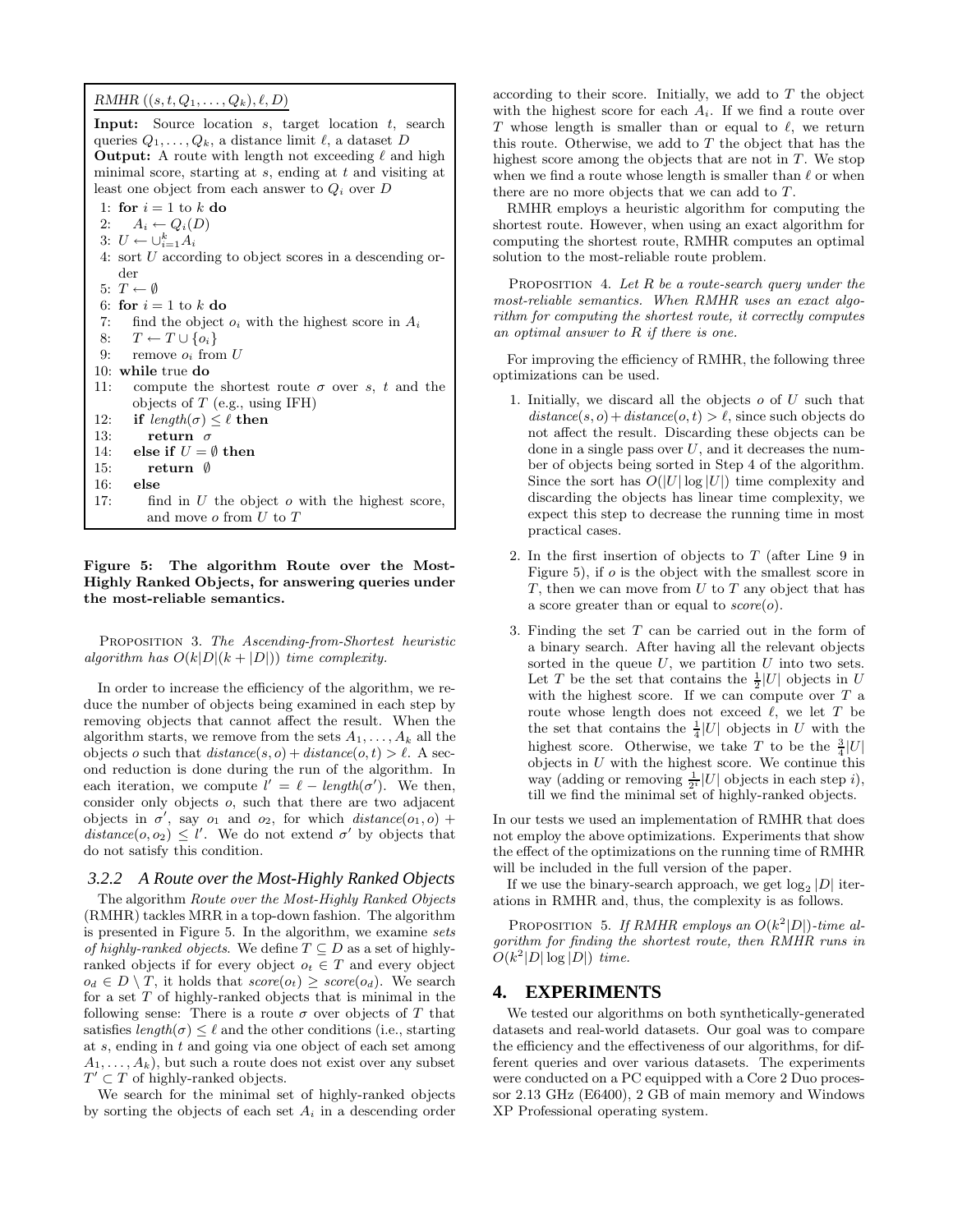

Figure 6: Map of Tel-Aviv (fragment).

## **4.1 Real-World Test**

The real-world data that we used in our experiments is part of a digital map, of the city Tel-Aviv, that has been generated by the Mapa company. A fragment of that map is presented in Figure 6. In our tests, we used the "Point Of Interest" (POI) layer of the map. The objects in this layer represent many different types of geographical entities. We extracted from the map 628 objects of seven different types (20 cinemas, 29 hotels, 31 pedestrian bridges, 54 post offices, 136 pharmacies, 169 parking lots and 189 synagogues). That is, in the tests we had  $k = 7$ . These objects received scores that are normally distributed, with mean of 69.7 percent and standard deviation of 9.98 percent.

In our experiments we examined three cases of locations of the source  $s$  and the destination  $t$ . Case A: The source and the destination are the same location. Case B: There is a medium distance between s and t. Case C: There is a large distance between  $s$  and  $t$ , i.e., each location is in a different corner of the map.

|                     | GExt   GIns   IFH |  |
|---------------------|-------------------|--|
| Length (meters)     | 4666              |  |
| Time (milliseconds) |                   |  |

Table 1: The length of the result route and the running time of the algorithms for SR, when evaluated over the Tel-Aviv dataset.

Table 1 shows the results of the three SR algorithms over the Tel-Aviv dataset. The results are presented for Case B (the distance between  $s$  and  $t$  is neither small nor large). For Case A and Case C the algorithms provide similar results. The test results support our analysis. They show that the route provided by IFH is shorter than the routes of the other two methods. The route of GExt is the longest among the three routes. As for the running times, GExt is the most efficient and GIns is the least efficient.

In Figures 7, 8 and 9, we present the results of experimenting with RMHR and ASA over the Tel-Aviv dataset, when computing the most-reliable route. Figure 7 presents the minimal scores of routes computed by RMHR and ASA, for different values of the distance limit  $\ell$ . The results show that in all circumstances, RMHR computes better routes than ASA. When the distance bound  $\ell$  is increased, the results of ASA are improved, and eventually become as good as the results of RMHR.

Figure 8 presents the running times of RMHR and ASA as a function of the distance limit  $\ell$ . In most cases, RMHR is more efficient than ASA. However, when  $\ell$  is small, ASA is faster. This is because for a small  $\ell$ , the number of iterations that ASA performs is small, whereas RMHR needs many iteration to complete its task. When  $\ell$  is not small, ASA performs many iterations, so RMHR finds a route faster. Figure 9 shows that when  $\ell$  is small, the route computed by RMHR is shorter than the route computed by ASA. When  $\ell$  is large, ASA computes the shorter route.

#### **4.2 Tests on synthetic Data**

Testing our algorithms over synthetic data allows us to examine the algorithms over datasets with specific, sometimes extreme, properties. In a synthetic dataset we have control over the distribution of the locations of objects in the area of the map, the way that the objects are partitioned into sets, etc. For generating the synthetic datasets, we implemented a random-dataset generator. Our generator is a two-step process. First, the objects are generated. The locations of the objects are randomly chosen according to a given distribution, in a square area. In the second step, we partition the objects into sets and a score value is attached to each object. The partitioning of objects into sets can be uniform or according to a distribution specified by the user.

The user provides the following parameters to the dataset generator. The number of objects, the size of the square area in which the objects are located and the minimal distance between objects; for simulating search results, the user provides the distribution of scores, and the distribution of the size of the sets in the partition. These parameters allow a user to generate tests with different sizes of datasets and different partitions of the datasets into sets.

In Table 2 we present the results of experiments with the SR algorithms over synthetic datasets, one containing 10,000 objects and the other containing 100,000 objects. These tests illustrate the efficiency of our algorithms and they provide another evidence that IFH generates better results than the other two algorithms.

|              | 10,000 |     |     | 100,000  |           |     |
|--------------|--------|-----|-----|----------|-----------|-----|
|              |        | Ins |     |          | Ins       |     |
| Length       | 537    | 466 | 437 | 688<br>Ш | 521       | 511 |
| $\Gamma$ ime | 23     | 109 | 62  | 234      | 779<br>۵. | 652 |

Table 2: The length of the result route (meters) and the running time (milliseconds) of the algorithms for SR, when evaluated over a synthetic dataset of size 10,000 and a synthetic dataset of size 100,000.

In order to compare the efficiency of RMHR and ASA, we present in Table 3 their running times over datasets with various sizes. The table presents the mean of many runs using different distance limits. The standard deviation is also presented. The results show that RMHR is much more efficient than ASA. Moreover, having a small standard deviation shows that RMHR is efficient in almost all the cases.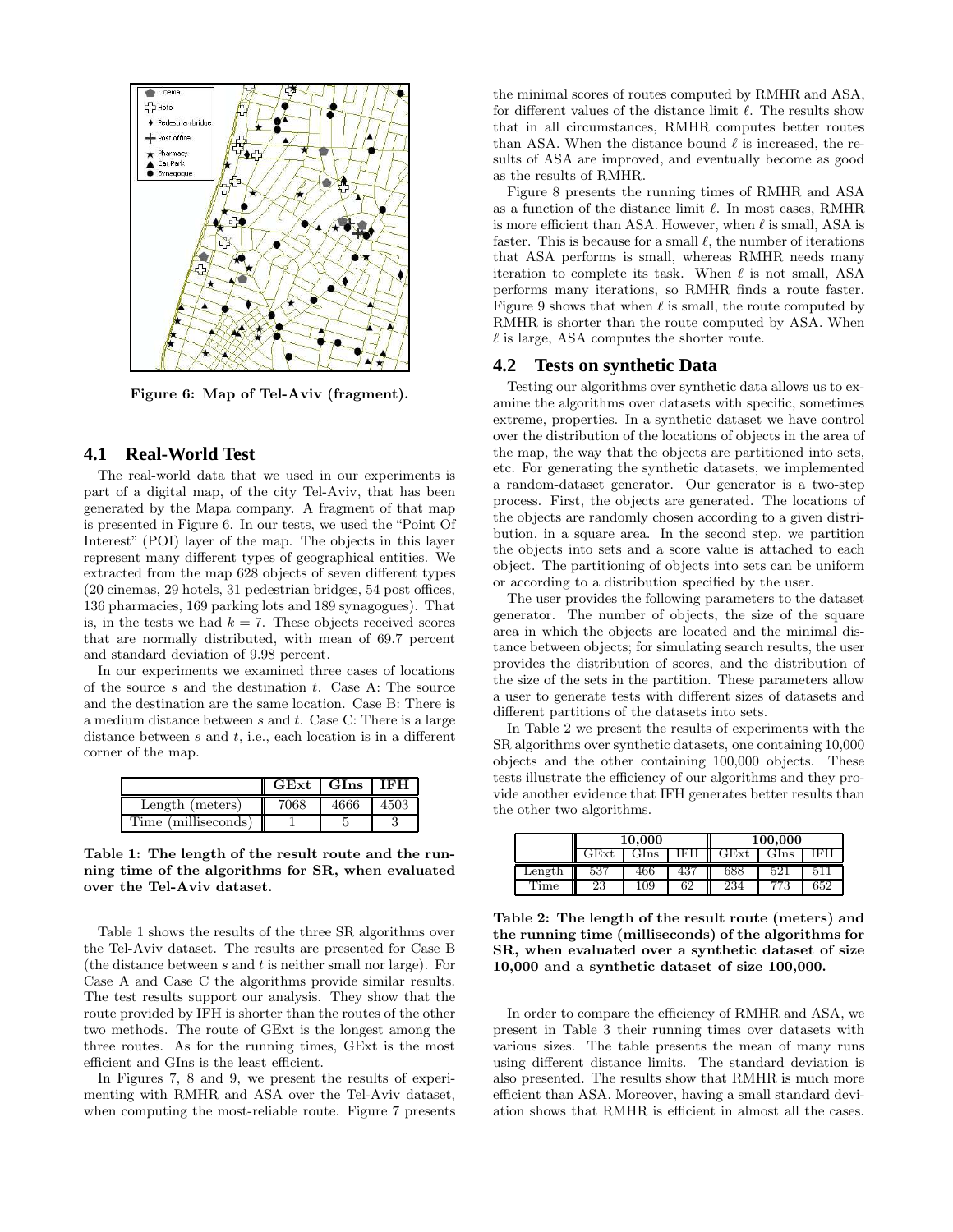

Figure 7: The highest minimal score (percent) of the routes constructed by RMHR (dark dashed line) and ASA (light dotted line) as a function of the distance limit  $\ell$ , over the data of Figure 6. On the left Case A  $(s = t)$ , in the middle Case B, on the right Case C (s is far from t).



Figure 8: The running time (in milliseconds) of RMHR (dark dashed line) and ASA (light dotted line) as a function of the distance limit. On the left Case A, in the middle Case B, on the right Case C.

|                   | RMHR. |          | ASA  |      |  |
|-------------------|-------|----------|------|------|--|
|                   | mean  | $\sigma$ | mean |      |  |
| $1,000$ objects   | 10    | 16       |      |      |  |
| $10,000$ objects  | 16    |          | 267  | 154  |  |
| $100,000$ objects | 149   | 2        | 2714 | 1243 |  |

Table 3: Running times (milliseconds) of RMHR and ASA, over datasets with various sizes. Case B holds for  $s$  and  $t$ .

ASA, for comparison, has a large standard deviation because it is efficient in some cases and not efficient in others.

Figure 10 illustrates the effect of the partitioning into sets on the running times of RMHR and ASA (the size of the dataset is 1,000 objects). When the partitioning is into sets of approximately equal size, i.e., every two sets among  $A_1, \ldots, A_n$  have a similar size, then RMHR is very efficient and ASA is not efficient (Figure  $10(a)$ ). When the partitioning is uneven, then the efficiency of RMHR decreases while the efficiency of ASA increases (Figure  $10(b)$ ). To see why this happens consider the case where some set  $A_i$  is small. When ASA tries to improve a route by replacing an element of  $A_i$ , it quickly fails and stop running. So having a small set increases the efficiency of ASA. RMHR iteratively adds objects according to their score, to the set  $T$  over which it works. So, when  $A_i$  is small, RMHR will add objects of  $A_i$ to T at a low rate (for each object of  $A_i$  added to T, many objects of other sets will be added to  $T$ ). Consequently, the computation will be slower.



Figure 10: Running times of RMHR and ASA as a function of  $\ell$ , when the partitioning of the dataset is to even sets (left) or uneven sets (right).

# **5. CONCLUSION**

We introduced the paradigm of a route-search query and proposed three semantics for route-search queries. For the shortest-route semantics, we presented three efficient algorithms, namely GExt, GIns and IFH. GExt is the most efficient algorithm among the three, whereas IFH provides better results than the other two algorithms. For the mostreliable semantics, we developed the algorithms ASA and RMHR. Our experiments show that in almost all circumstances, RMHR is more efficient than ASA and also provides better results. We explained how to efficiently implement our algorithms, analyzed their complexity, and tested them over both synthetic and real-world data.

Efficiency is crucial for having route search as a web service. Our experiments provide evidence for the feasibility